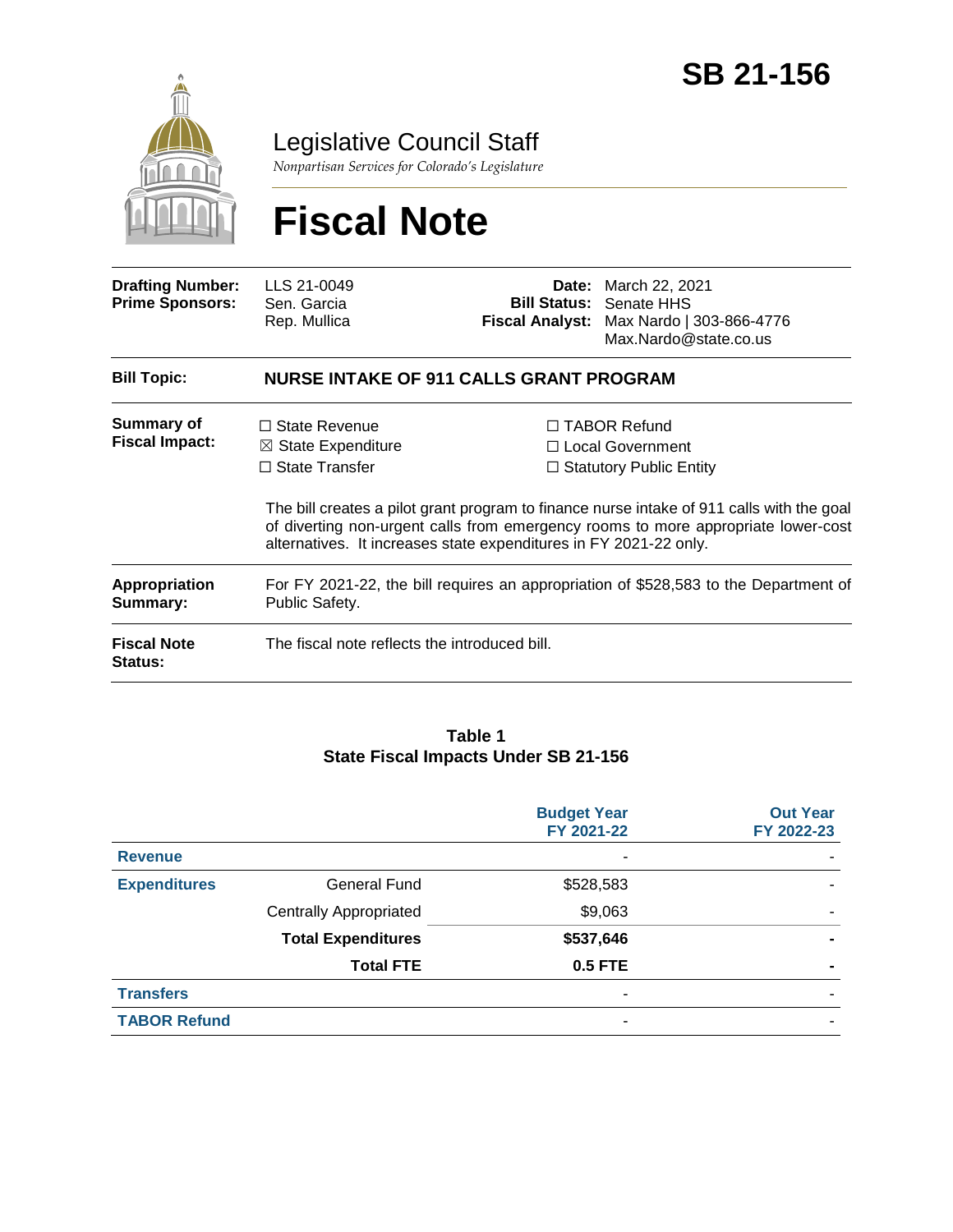## **Summary of Legislation**

The bill creates a pilot grant program to finance nurse intake of 911 calls with the goal of diverting non-urgent calls from emergency rooms to more appropriate and lower-cost alternatives.

**Grant program.** By January 1, 2022, the Department of Public Safety (DPS) must begin to implement the grant program. Grants will be awarded to public safety answering points that will enter into contracts with nurses who are trained to provide this service. Four total grants will be awarded: one to a recipient operating in a county with a population exceeding 60,000, and three to recipients operating in counties with populations below that threshold. Grant recipients must report program results to the DPS, and the department must report to the General Assembly and publish the report on its website by June 1, 2023.

**Technical support.** The following five entities are required to provide technical support to grant recipients implementing the pilot program: (1) the Division of Homeland Security and Emergency Management in the DPS; (2) the Public Utilities Commission, (3) the State Board of Nursing, (4) the Colorado 911 Resource Center, and (5) the state chapter of National Emergency Number Association.

#### **State Expenditures**

The bill increases General Fund expenditures in the Department of Public Safety by \$537,646 in FY 2021-22 only. These costs are shown in Table 2 and described below.

|                                           |                   | FY 2021-22 | FY 2022-23 |
|-------------------------------------------|-------------------|------------|------------|
| <b>Department of Public Safety</b>        |                   |            |            |
| <b>Personal Services</b>                  |                   | \$44,908   |            |
| <b>Operating Expenses</b>                 |                   | \$675      |            |
| Grants                                    |                   | \$483,000  |            |
| Centrally Appropriated Costs <sup>1</sup> |                   | \$9,063    | -          |
|                                           | <b>Total Cost</b> | \$537,646  |            |
|                                           | <b>Total FTE</b>  | $0.5$ FTE  |            |

#### **Table 2 Expenditures Under SB 21-156**

<sup>1</sup> *Centrally appropriated costs are not included in the bill's appropriation.*

The fiscal note assumes four grants of \$120,750 will accomplish the goals of the program. This cost is calculated based on each grant paying for labor equivalent to one year of a Nurse II on the state pay scale inclusive of all personnel costs (\$87,000), 20 percent for contractor reporting and overhead, and \$16,350 for rideshare services used as alternatives to ambulances. Actual grant amounts and structuring will be determined by the DPS. Department staffing is needed develop guidance for grant applicants, evaluate applications, administer the program, and report to the General Assembly.